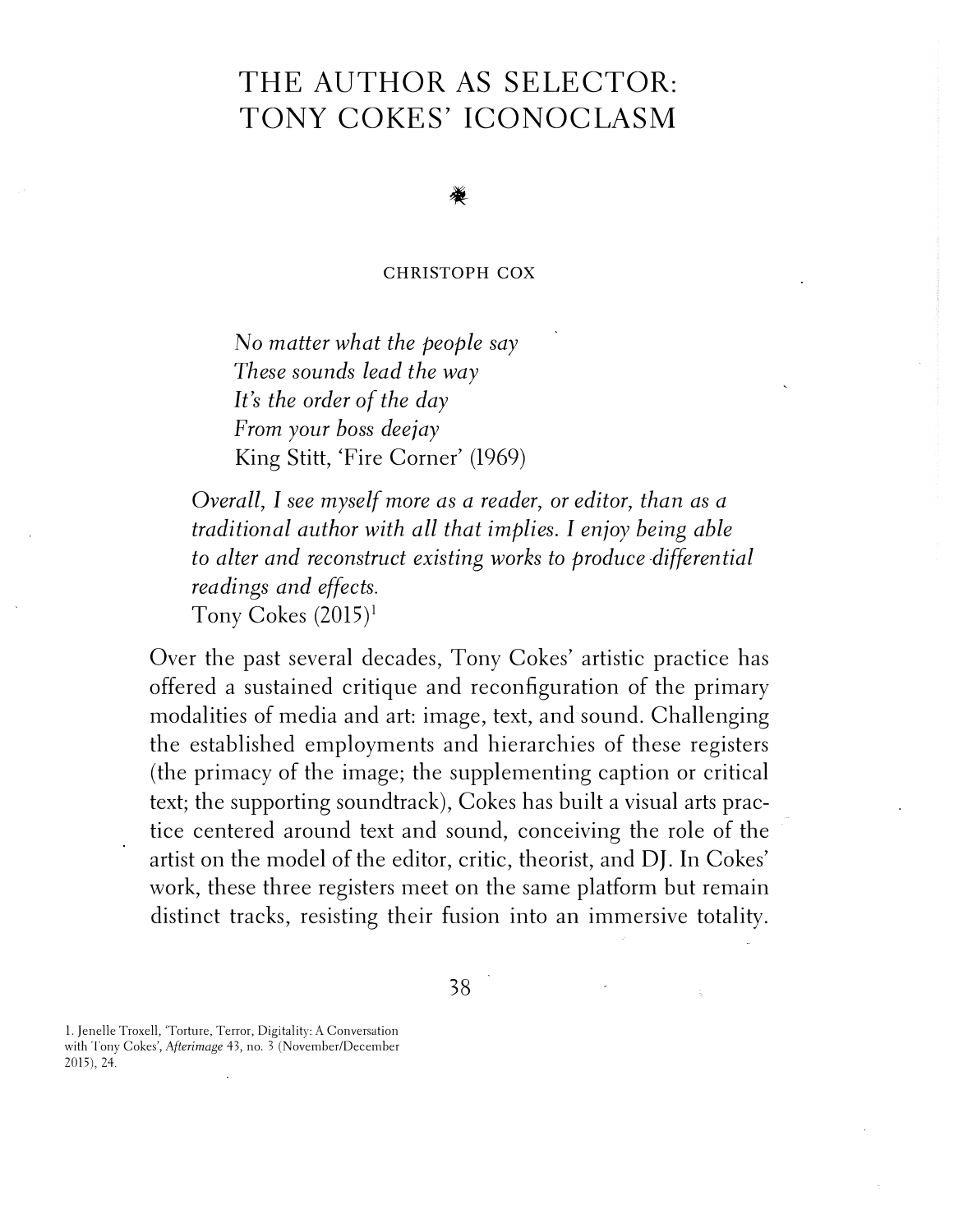Each appropriates found or readymade material of heterogeneous origin, employs a disparate regime of signification and affect, and flows at a different speed. Cokes' videos thus make considerable demands on the audience.

# FROM IMAGE TO TEXT

In his earliest works, *Black Celebration* (1988) and *Fade to Black*  (1990), Cokes presented video essays in the tradition of Dan Graham, Martha Rosler, and Harun Farocki. Yet by the early 2000s (with the *Evil* and *Pop Manifestos* series), he had largely reduced the image track to highly-saturated monochromes (more recently, to morphing gelatinous backgrounds) over which animated texts scrolled, appeared as blocks, or flashed word-by-word. A practice that began with the production of video essays was distilled into the presentation of *essays on video.* 

A self-described 'post-conceptualist', Cokes acknowledges his debt to conceptual artists such as Art & Language, Adrian Piper, Lawrence Wiener, Jenny Holzer, and Glenn Ligon who construed text as a zero degree of the visual: a visuality that points beyond the image, not to the thing itself, but to the domain of discourse and conceptuality. Yet Cokes' reduction of the image is also driven by other considerations central to his practice.

# **NON-VISIBILITY**

Where earlier works such as *Fade to Black* focused on representations of African Americans in Hollywood film and TV journalism, since 2000 Cokes' work registers the limits of documentary evidence and the peculiar combination of hyper-visibility and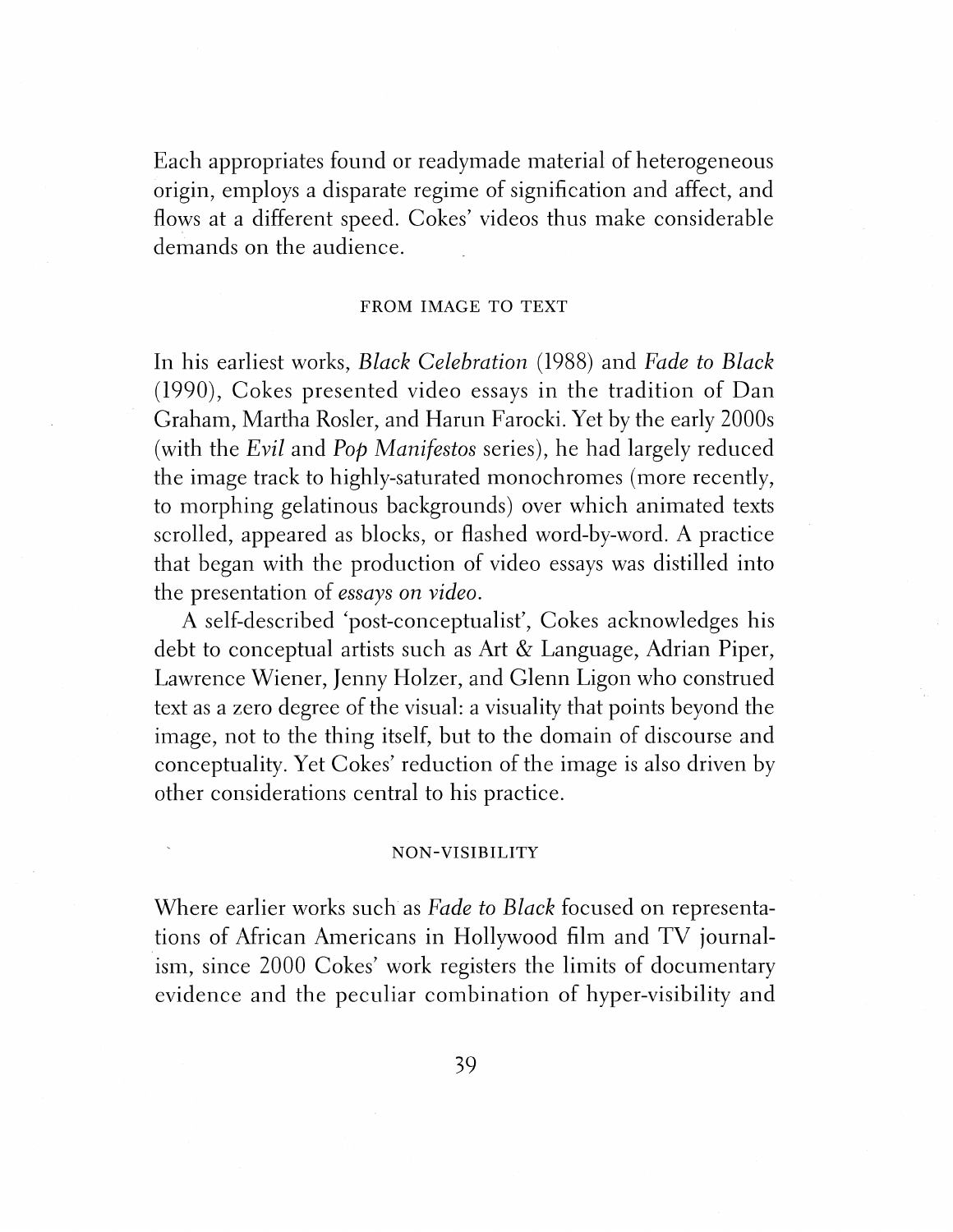invisibility that marks black subjectivity.<sup>2</sup> Cokes' solution to this scopic dilemma has been to pursue what he calls 'non-visibility', an effort 'to differ/defer the image or even refuse the image in order to talk about it in a different manner or context.<sup>3</sup> This strategy is made explicit in the 2011 video *Evil.27.Selma,* among Cokes' most visually minimal works. A solid gray background and animated blocks of white text in Helvetica font deliver 'Notes from Selma: On Non-Visibility', an essay by the Alabama-based art/theory collective Our Literal Speed. The text offers a media analysis of political events, considering the transition, during the American civil rights movement of the 1950s and 1960s, from the culture of sound and imagination fostered by radio to the culture of image and evidence propagated by television. Challenging the received wisdom about media effects, Our Literal Speed argues that the dominance of visuality is politically stultifying while the 'non-visibility' of sound and radio spurs a political imagination that is creative and enduring. The text concludes that, in our current political context, 'most likely, non-visibility will produce the most revolutionary visibilities of all, and we will never see it coming.<sup>'4</sup>

*Evil.27.Selma's* presentation of this text on politics and civil rights is incongruently framed by quotations from lyrics by the English pop singer Morrissey, three of whose songs constitute the video's soundtrack. However disparate the pairing, Morrissey's songs impart to the text both an infectious buoyancy and a haunting insistence, generating unexpected sound/text conjunctions, such as when the singer croons 'I am now a central part of your mind's landscape' while the text on screen considers the 'complex mental horizon' generated in the listener by radio broadcast, or when Morrissey repeatedly intones 'the closer I get' and 'ah, let me in' as the text reads 'What if we could ride the buses as equals?

2. As Ralph Ellison remarked in his 1982 introduction to *Invisible Man:* 'Despite the bland assertions of sociologists, "high visibility" actually rendered one un-visible.' *The Collected Essays,* ed. John F. Callahan (New York: Modem Library, 1995), 482.

40

3. Cokes, conversation with Tine Semb in *Polar Green (Mikrohaus++)* (Oslo: Karmaklubb\* and IGTWLI, 2019), 47.

4. See http://ourliteralspeed.com/about.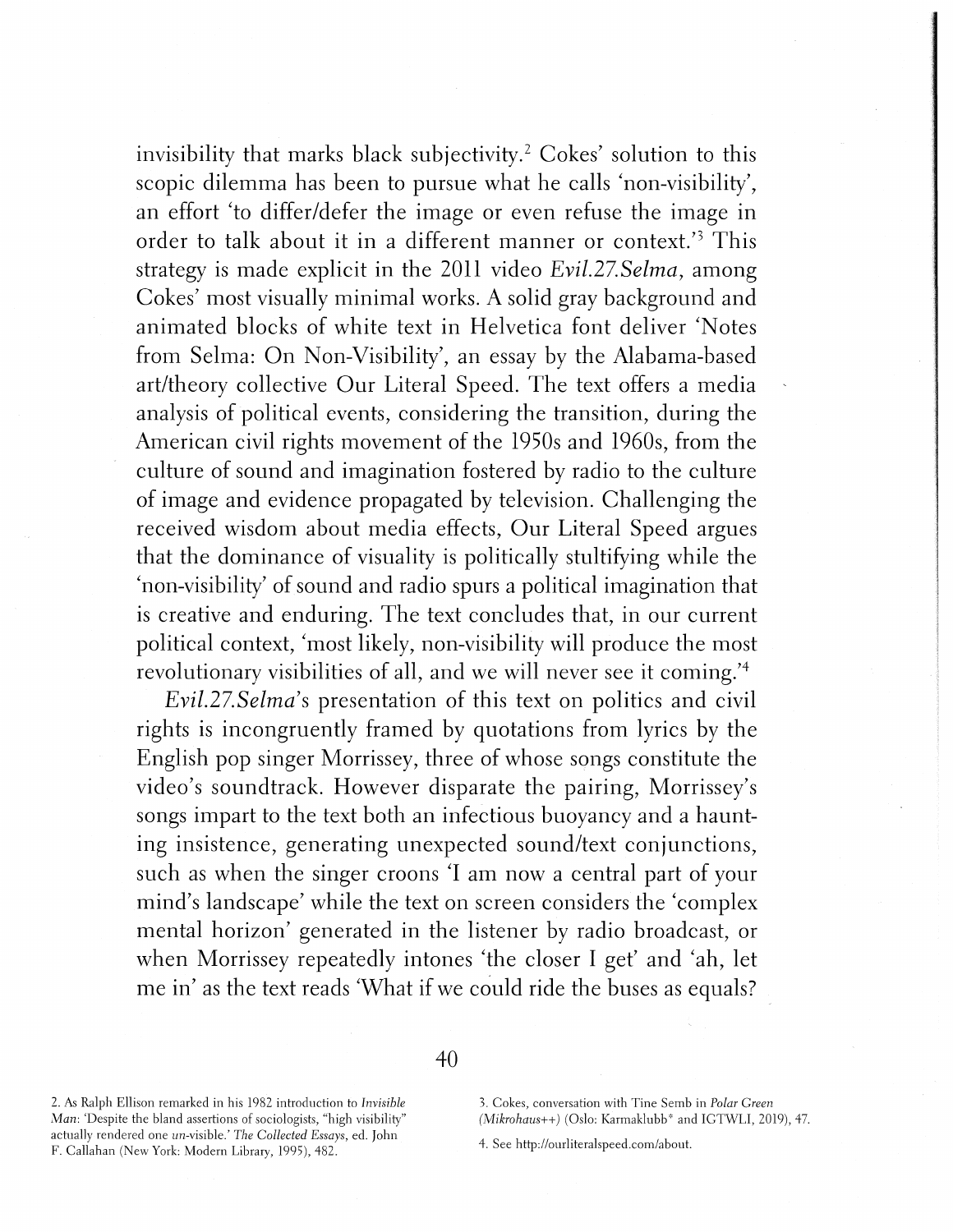[...] What if we could live as equals?'

More than two decades earlier, Cokes' *Black Celebration* had quoted Morrissey in panels of text montaged with newsreel footage of black riots during the 1960s. The return of this lyrical content in another video on the civil rights movement prompts us to view *Evil.27.Selma* as a revision of the earlier video which underscores a shift in his conception of the potentialities of the image.<sup>5</sup>

### FROM THE VISUAL TO THE SONIC

This rethinking of the audio-visual sensorium recalls a central theme in the work of cultural theorist Paul Gilroy (a key source for Cokes), who in his book *Against Race* (2000) argues that the 1990s witnessed the culmination of a 'displacement of sound from the epicenter of black cultural production' and 'the growing dominance of specularity over aurality.<sup>'6</sup> This 'rampant iconization', Gilroy argues, 'tips the balance from sound and even from print to create new forms of minstrelsy and new remote audiences hungry for the pleasures they display and orchestrate. Music and dance, so long the core of the alternative public world in which dissi-dence was worked into a counterculture, reluctantly yield their traditional places of authority to pseudo-performances and videobased simulations.<sup>'7</sup>

For Gilroy, as for Our Literal Speed, sound enables political possibilities that iconization forecloses. Citing the French phenomenologist Emmanuel Levinas, Gilroy contends that the image generates a 'self complete world' that comprehends and encapsulates the real, condensing it into a self-sufficient icon or representation. By contrast, sound (and audio recording) disrupts this sense of completeness, certainty and evidence. It transcends

5. 'I used to actually work on very specific repertoires of images to construct a kind of counter memory or counter argument looking at the gaps and insufficiencies of the available imagery in say an archival setting,' Cokes told an interviewer. 'Then I realized that *not* having the images present has a kind of useful function

especially in a cultural and political period where we seem to be inundated by imagery of various kinds.' Cokes, *Polar Green,* 47.

6. Paul Gilroy, *Against Race: Imagining Political Culture Beyond the Color Line* (Cambridge, MA: Harvard University Press, 2000), 191.

7. Gilroy, *Ibid,* 214. See also 273 and 342.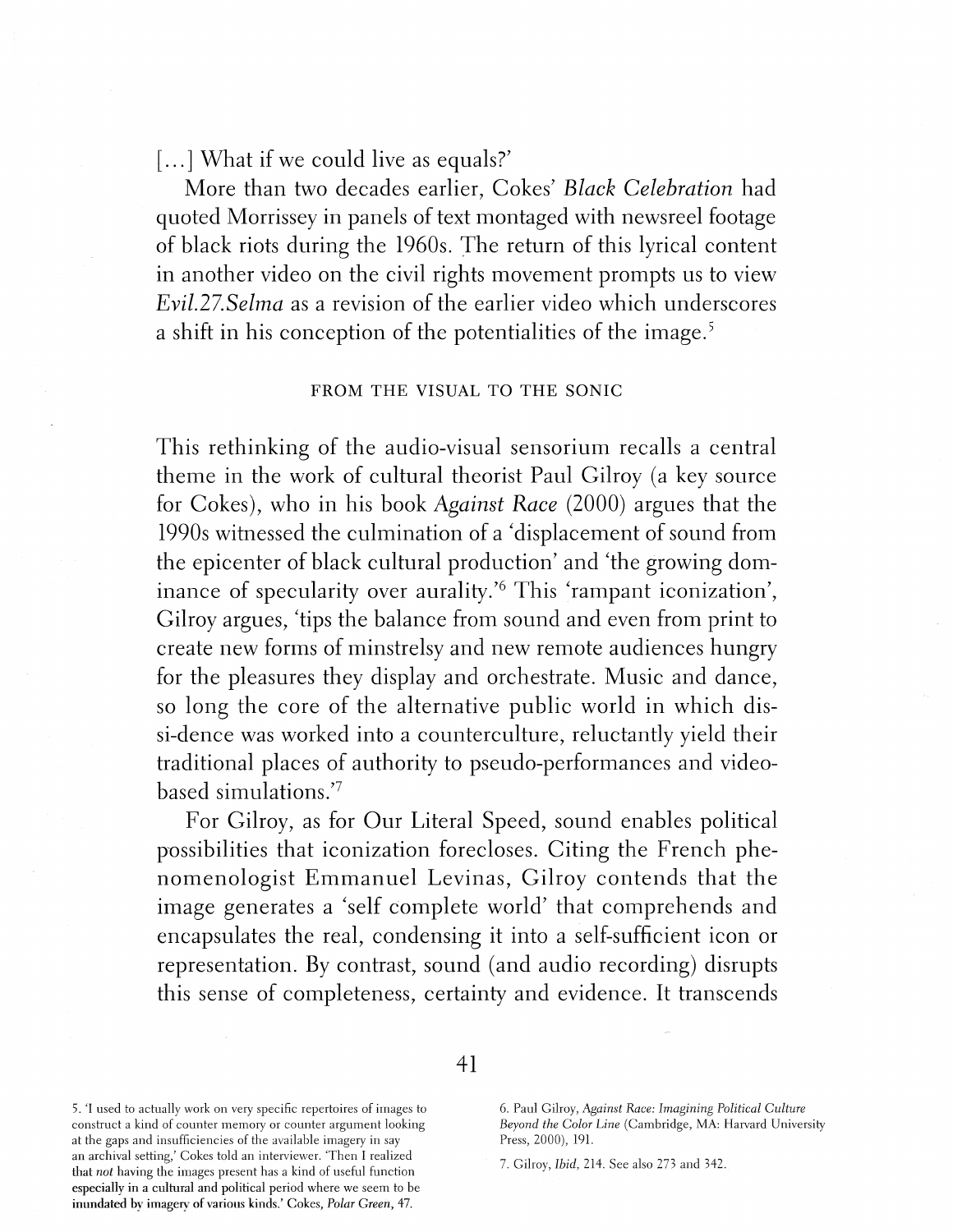the given and thus opens futural potentialities. 8 The music of the Black Atlantic  $-$  'the slaves' aural bequest to the future'  $-$  Gilroy writes, was able to exceed the bounds of the commodity form in which it was issued. 'Dissident, transcendent music was produced and dispatched radically unfinished', 'its openness anticipat[ing] the involvement of remote audiences.<sup>'9</sup>

# **MUSIC/VIDEO**

The object of Gilroy's critique is, in part, MTV and the culture of music videos that emerged in the 1980s and '90s, a culture that sutured songs to an authorized set of images and thus constrained the aural imagination. More broadly, Gilroy's critique is directed at the connection between visualization and commodification, the ways that black culture is made to lend 'its special exotic allure to the marketing of an extraordinary range of commodities and services.<sup>'10</sup> This account helps us to situate and clarify Cokes' practice, central to which is a deconstruction of the short visual formats emblematic of consumer capitalism: the advertisement, the music video, and the trailer.

A critique of the music video format was key to Cokes' rethinking of the relationships between image, text, and sound in his work. An initial effort in this direction, *Ad Vice* (1999), retained the visual language of the pop music video (rapidly cut, effects-laden images of a band performing on a sound stage), while inserting solid-colour frames overlaid with text ( advertising slogans, critical reflections on consumerism, and quotations from the militant postpunk band Gang of Four's song 'Why Theory?'). Cokes quickly undertook a further reduction of the image. The *Pop Manifestos* series  $(2000-2004)$  – a set of 'promotional videos' for his erstwhile

8. Gilroy, *Ibid,* 191.

9. Gilroy, *Ibid,* 273.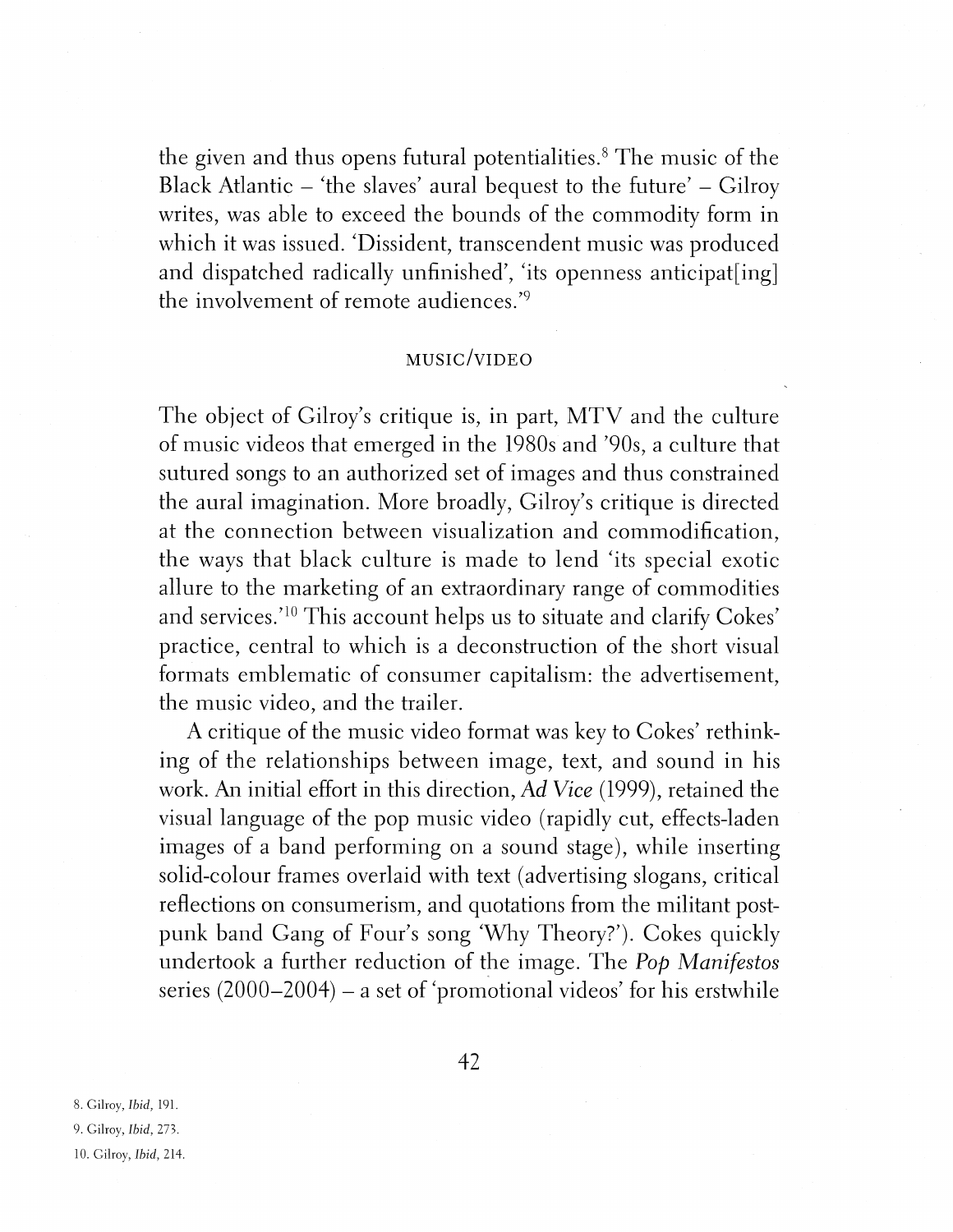or my pracuce.

band Swipe - experimented with a variety of visual strategies, eliminating the last vestiges of music video iconography in favour of pure text animation.

Cokes has also made alternative versions of existing music videos. *killer.mike.karaoke* (2017), for example, takes political rapper Killer Mike's song 'Ric Flair', deletes the image track of the official music video (a dull production in which the rapper lip-syncs and gesticulates to the camera in various locations around Los Angeles after dark), and replaces it simply with text animation of the song's lyrics. Where the official video invites a reading of the song as a generic hip hop celebration of success through musical or athletic genius and bravado, Cokes' version allows us to hear the track as exposing the lure of hip hop or basketball stardom to be a mechanism that interpellates black subjects into consumer capitalism.

### **SOUND AND** AFFECT

Cokes' critique of the representational image operates not only by means of text but also, fundamentally, through music and sound.<sup>11</sup> If text addresses the subject at the conceptual or super-representational level, sound and music address it sub-representationally, at the level of affect and disposition. 12 Cokes' soundtracks engage the viewer-auditor viscerally, activating the body's kinesthetic and proprioceptive capacities. The songs that compose these soundtracks ground the attention of viewer-auditors, supplying them with a continuous flow across abrupt visual edits, and conferring a sensual \_ pleasure on often difficult textual material. Cokes' videos draw on all sorts of pop musical genres: rock, r&b, hip hop, industrial music, EDM, post-punk, reggae, house, techno, etc. Yet - as evidenced in projects such as *l!* (2004), *Mikrohaus, or the black* 

43

12. Gilroy speaks of a 'politics that exists on a lower frequency where it is played, danced, and acted, as well as sung and sung about, because words, even words stretched by melisma and supplemented or mutated by the screams which still index the conspicuous power of the slave sublime, will never be enough to communicate its unsayable claims to truth.' *The Black Atlantic:*  *Modernity and Double Consciousness* (London: Verso, 1993), 37. This theme has been developed by other black scholars, for example, Fred Moten, *In the Break: The Aesthetic of the Black Radical Tradition* (Minneapolis: University of Minnesota Press, 2003), 171-231, and Tina Campt, *Listening to Images* (Durham: Duke University Press, 2017).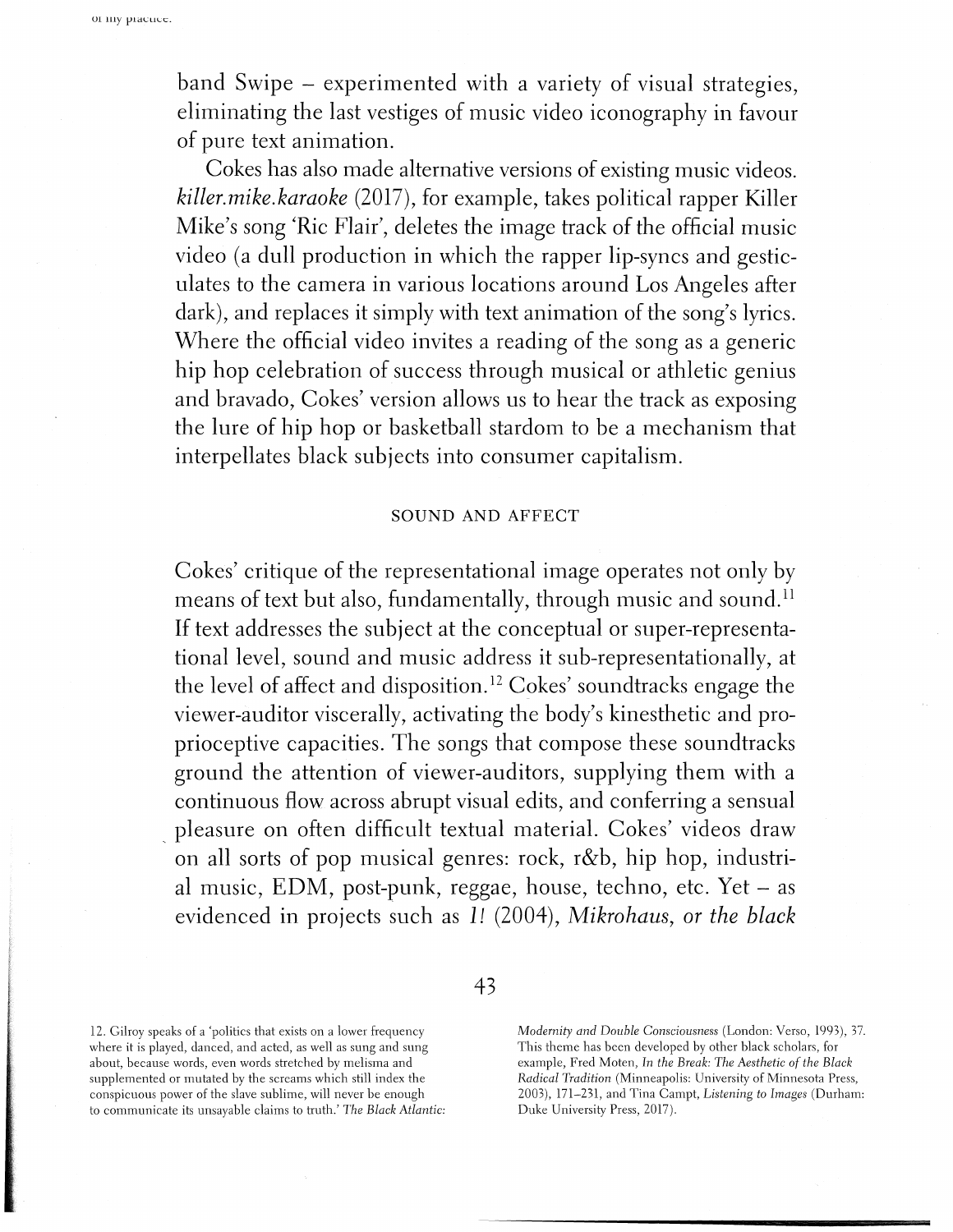*atlantic?* (2007) and  $1!$ + (*a dubstep primer*) (2014) – he is deeply drawn to studio musics such as dub reggae, minimal techno, and dubstep that summon a particular set of affects – fear, dread, and alienation - and capture what he describes as 'the dark space of post-industrial capital, tracing its paranoia and decay through sonic fragments, stuttered, displaced, sutured.'<sup>13</sup>

Two works from the 2000s foreground this affective dimension. Incorporating an essay by Brian Massumi that considers the Bush administration's colour-coded terror alert system, *Evil.12. (edit.b) (fear, spectra 6 fake emotions)* (2009) reflects on Cokes' own use of colour as a form of affect modulation and on the political deployment of fear as a quasi-cause through which an indeterminate future threat casts a shadow over the present. Massumi's text is set to a dub track by the German electronica duo Modeselektor featuring West Indian vocalist Paul St. Hilaire, a key figure in Berlin's dub techno scene. A jittery organ loop and a stochastic percussion sample are laid over a syncopated, down-tempo hip hop beat, as St. Hilaire delivers ominous vocal fragments soaked in reverb and echo. Produced during the first few years of the Iraq War, the track amplifies the sense of dread and dislocation in Massumi's text. A later installment in the series, *Evil.16 (Torture.Musik)* (2011-2019) reflects more directly on sound, rolling out a playlist of songs used as weapons of torture by the U.S. military during the Iraq war. The text and accompanying soundtrack underscore the capacity of sound as a tool of psychological disorientation, physical pain, and unbearable intensity that coerces without leaving visible marks on the body.

The contrast between these two soundtracks is revealing. Cokes suggests that the rock and metal songs used to amp up American soldiers and to torture infidels are easily conscripted into the logic

44

13. Cokes, *'resonan:z.01* (2008-2013) notes/fragments on a case of sonic hauntology', *Black Camera* 5, no. 1 (Fall 2013), 222.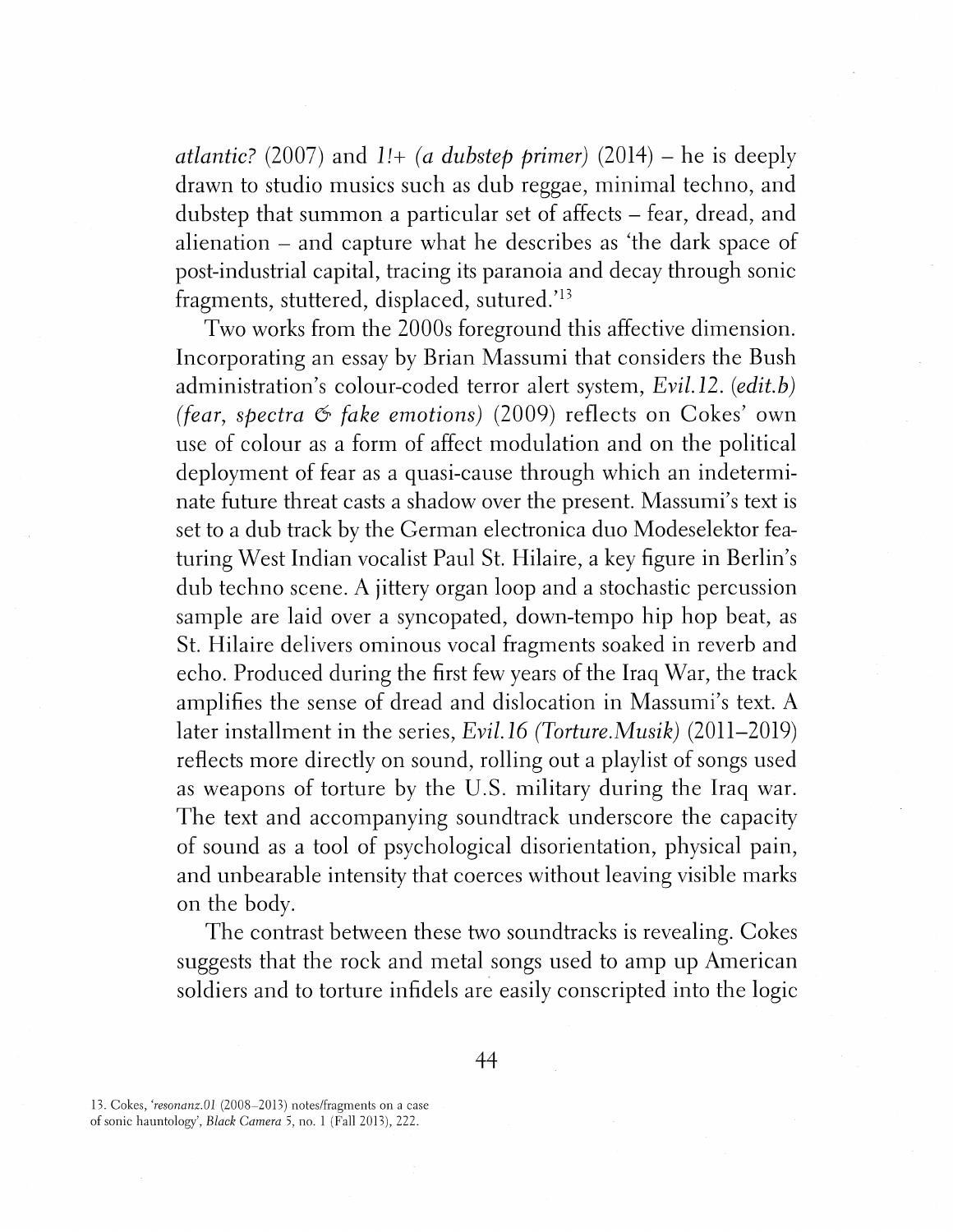of domination, while dub and dubstep foreground the dread and alienation of our condition and, at the same time, work to exorcise it. Taken together, *Evil.12* and *Evil.16* confirm theorist and dubstep producer Steve Goodman's claim that 'sound systems (consisting of bodies, technologies, and acoustic vibrations, all in rhythmic sympathy)' are 'deployed in a war of mood, sensation, and information' and are able, at once, to unleash violence and to 'transduce, even temporarily, pervasive fear [ ... ] into momentary joy through the ritualization of aggression in collective dance.<sup>'14</sup>

# **GHOSTS AND DUBS**

To dub is to double, to form a doppelganger, a duppy (Jamaican patois for 'ghost'). All audio recordings are ghosts or revenants in a basic sense: traces of past that refuse to remain there, constantly returning to haunt the present and the future. But dub (and the dub continuum that includes trip hop, jungle, minimal techno, and dubstep) revels in this aural spectrality, employing reverb, delay, echo, fragmentation, and erasure to generate aural traces, audible absences, and other uncanny effects. For Cokes, the dub continuum powerfully manifests a sonic 'hauntology', philosopher Jacques Derrida's term for *the being of the ghostly* ( at once dead and alive, virtual and actual, past and future  $-$  but never truly present).<sup>15</sup>

At stake in hauntological musics, for Cokes, is not simply the soundscape of contemporary capitalism but specifically the spectre of blackness that haunts it. While reggae is filled with tales of wrenching displacement through the Atlantic slave trade and the desire for a return to Zion, dub's hauntology calls into question both origin and end, *ousia* and *parousia.* As Cokes conceives it, the music of the Black Atlantic 'unsettl[es] any no-

14. Steve Goodman, *Sonic Warfare: Sound, Affect, and the Ecology of Fear* (Cambridge, MA: MIT Press, 2010), 6, 173.

# 45

15. See Jacques Derrida, *Spectres of Marx,* trans. Peggy Kamuf (New York: Routledge, 1994). The term 'hauntology' came into musical discourse in 2006 via blog posts by cultural theorist Mark Fisher (k-punk) and music critic Simon Reynolds (blissblog).

I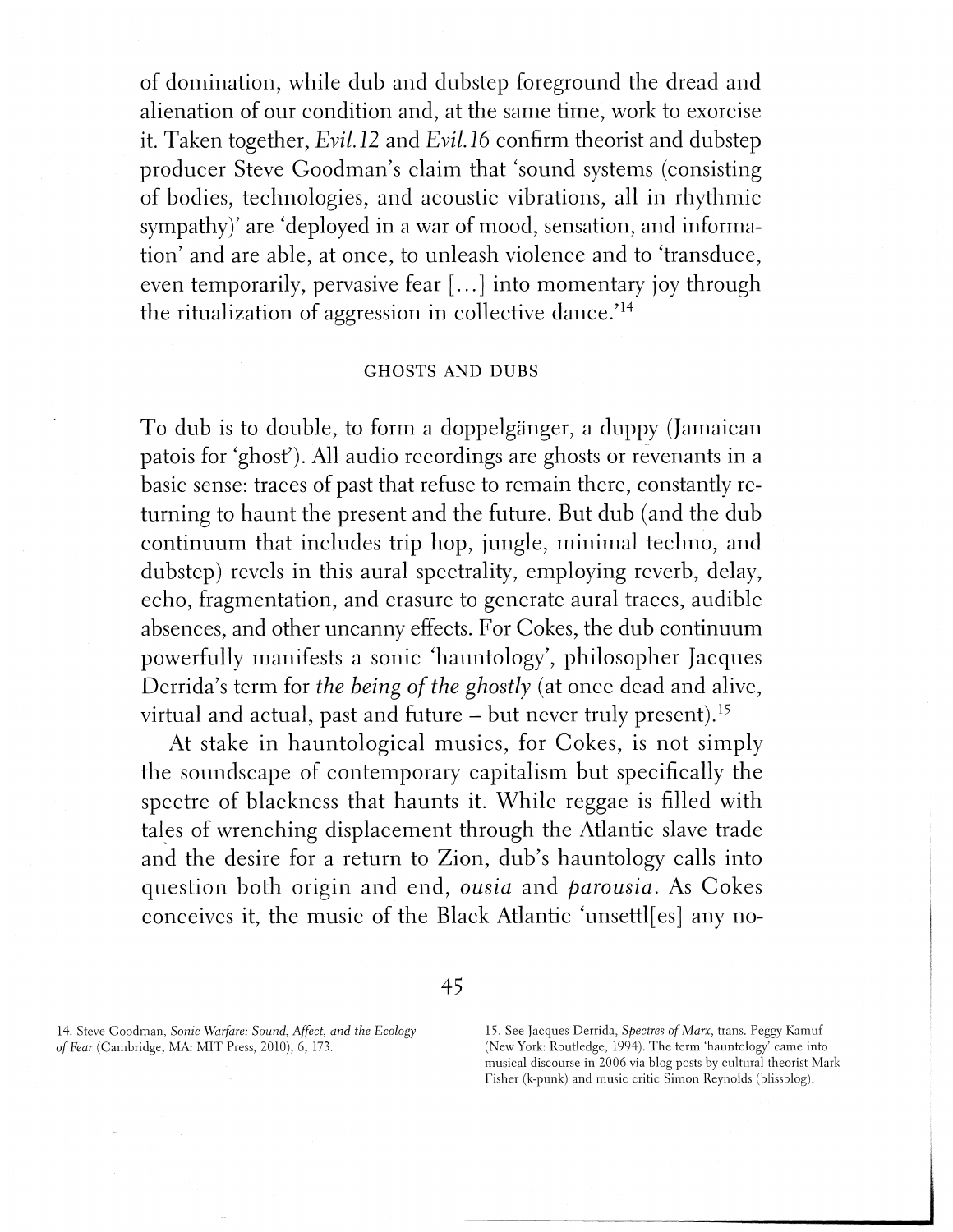tion of fixed historical origin, or essentialist notion of blackness, and think[s] instead about how black cultural practices inhabit, shadow, and shift modern cultural forms in unexpected ways and contexts.'<sup>16</sup> Adopting this anti-essentialist stance and contesting discourses of cultural appropriation and authenticity, Cokes hears the dub continuum, for example, in the music of the post-punk band Joy Division, the subject of his work-in-progress *resonanz.01.* Dub's hauntology enables Joy Division to detourn 'white rock' and its obsessions with rawness, liveness, spontaneity, and authenticity in favour of a studio music that affirms the spectral character of recording and explores the dark spaces of modernity. Moreover, for Cokes, the visual reduction characteristic of Joy Division's records enables a focus on *sound,* allowing the band's music to serve as a hauntological vector for what many have called the 'dub virus'. <sup>17</sup>

# **SAMPLES AND VERSIONS**

Cokes adopts dub not only as sound and theme but as *method* – the method of 'versioning'. In late 1960s Jamaican musical culture, 'versions' were initially simply reggae songs stripped of their vocal tracks and released as instrumental B-sides for 'selectors' (DJs) to play as backing tracks for 'deejays' (MCs) to 'toast' or 'talk over' at live, outdoor sound system parties. Soon after, producers such as King Tubby and Lee 'Scratch' Perry began to think of the 'version' as a thing of its own rather than a supplement to the original, a 'dub' mix that foregrounded the drum and bass and saturated the track with studio effects. Eventually, the meanings of 'version' and 'dub' converged, signifying more or less radical remixes. 'Versioning' also came to be connected with the etymo-

<sup>16.</sup> Cokes, 'resonanz.01', 221. See also Cokes, *Polar Green,* 50-57.

<sup>17.</sup> For an overview of this literature, see Steve Goodman, '1985: Dub Virology', in *Sonic Warfare,* 155-62.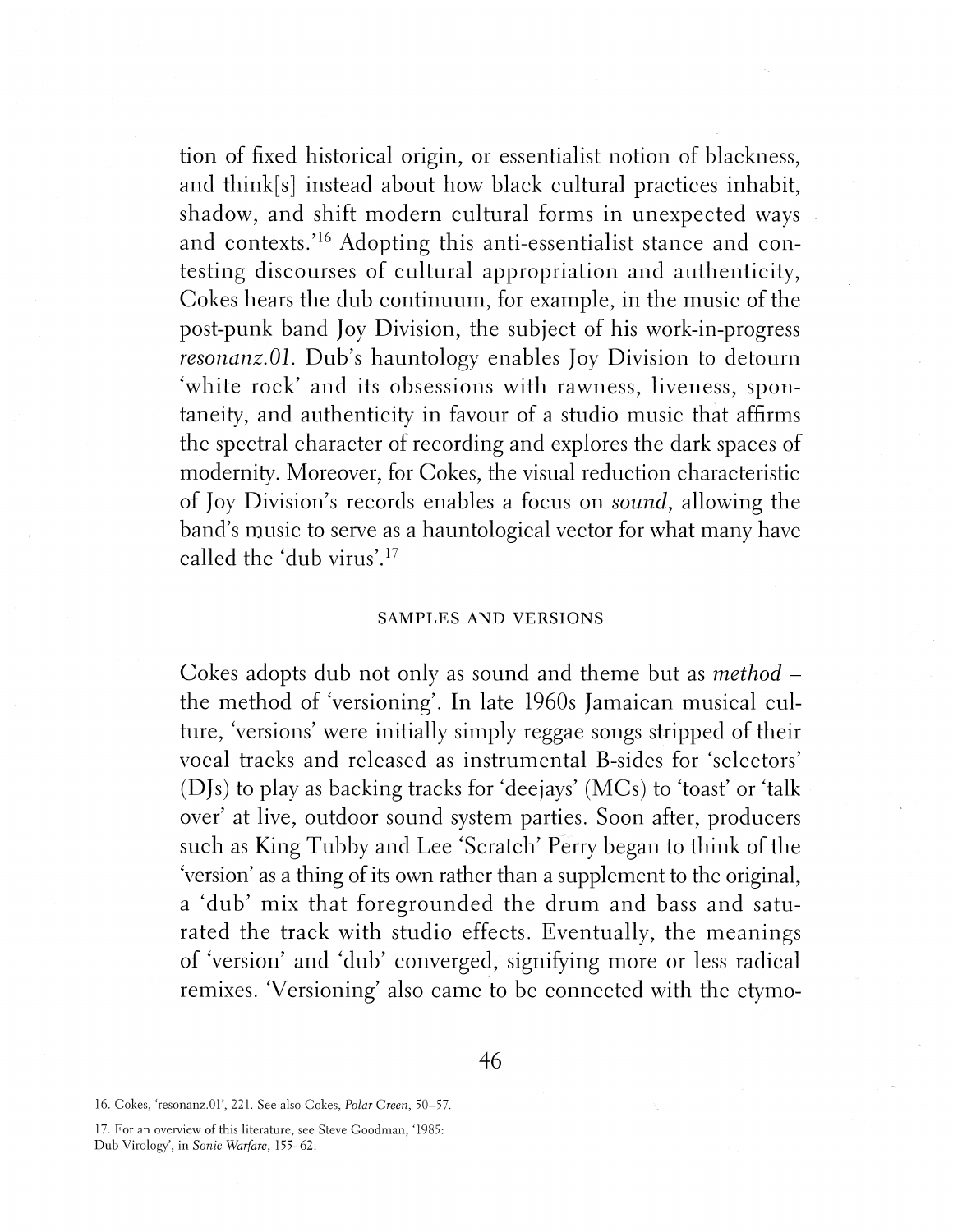logically related expression 'versus' (both from *vertere,* to turn), a remix staged as a 'soundclash' between two rival producers or DJs.18

Insofar as he borrows his content almost entirely from existing sources, Cokes can be thought of as working within the lineage of 'appropriation art' associated with visual artists of the 'Pictures' generation such as Sherrie Levine, Louise Lawler and Richard Prince. Yet Cokes' practice is more fully aligned with appropriation strategies in music – with the sampling, versioning, dubbing, and remixing characteristic of DJ culture. DJ culture dispenses with the idea of 'songs' 'created' by 'original' artists and instead conceives the musical domain in terms of 'tracks', portions of a more or less anonymous sonic flow available for sampling and mixing in affectionate or critical ways. The provisional or open status of Cokes' work is evident in his frequent use of the terms 'edit', 'version', 'mix', 'demo', 'part', and 'fragment' in video titles, and in titles that often read like file names or ID3 tags.<sup>19</sup> The serial nature of Cokes' practice also contributes to the sense that his videos are not 'works' but 'tracks'.<sup>20</sup> Individual pieces in a series function visually and conceptually like cumulative variations, responses to current conditions and elements in an open whole. Affirming both 'the cut' and 'the mix', the DJ, producer, or remixer wants the audience to recognize the sample and its source, and also to appreciate its insertion into a different sonic flow. Likewise, Cokes' textual quotations often retain the framing mechanisms of their sources, including chapter titles, section headings, page numbers, footnotes, and even, in a recent video, the list of Powerpoint slides from an appropriated lecture.<sup>21</sup>

This process of 'cut' and 'mix' enables us to make sense of a peculiar feature of Cokes' videos: that they are at once polemical and dispassionate, didactic and deadpan. They feature highly-charged

47

18. For example, Scientist vs. Prince Jammy or Massive Attack vs. Mad Professor.

19. Such as *leeds.talk.04; c.my.skull.2; Evil.66.2:[DT Trilogy 2],* etc.

20. For example, the *Evil* series, in which there are currently more than seventy installments.

21. See *Before and After the Studio, Pt.* 2 *(Everythingism TM)*  (2019).